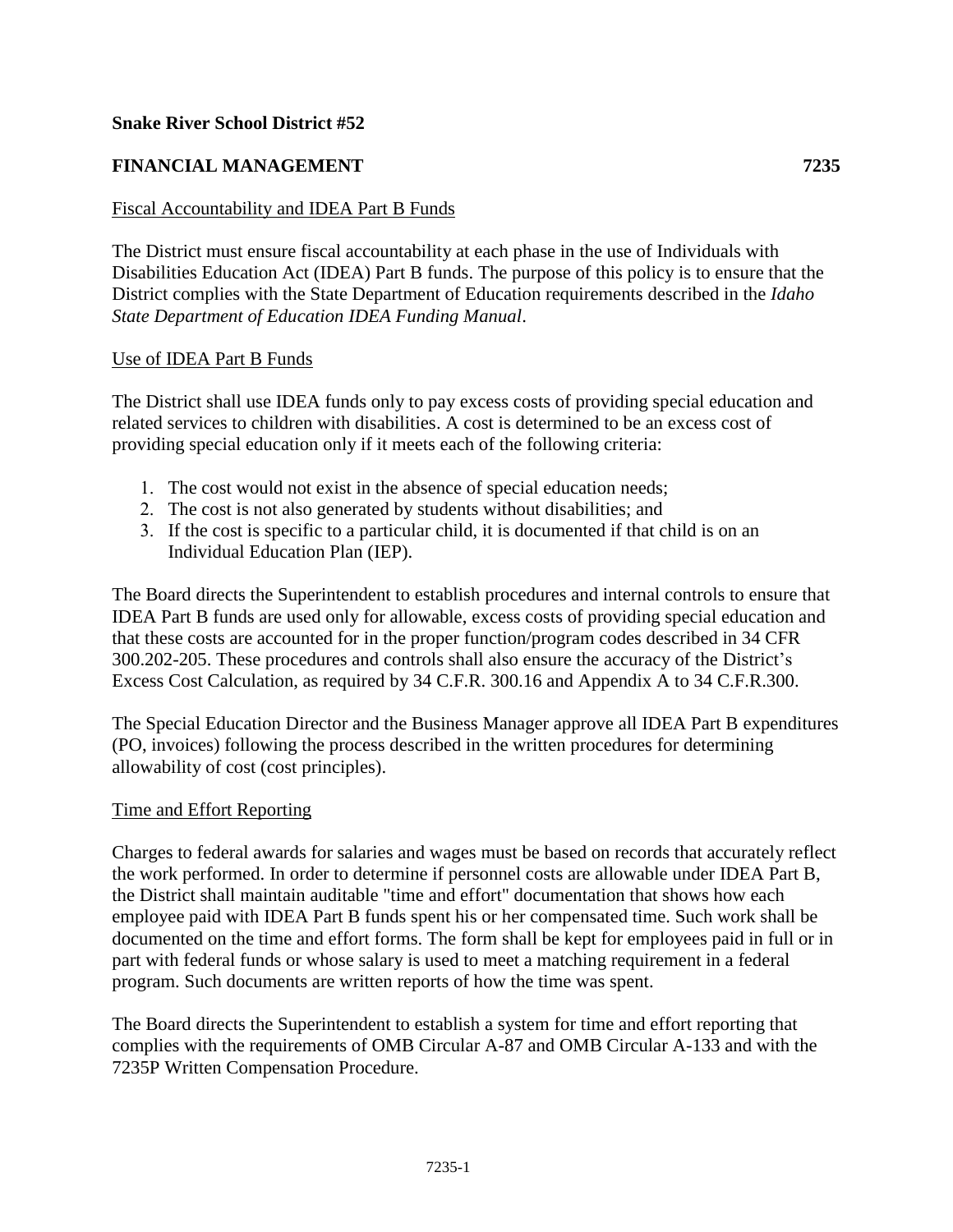## Parentally-Placed Private School Children

The District must ensure that it is providing the appropriate portion of IDEA Part B funds to children receiving special education at private schools within the boundaries of the District. To accomplish this, the Board directs the Superintendent to establish procedures to accurately track and report expenditures for services provided to parentally-placed private school children.

The Special Education Director and the Business manager keep accurate records of all expenditures charged to the parentally-placed private school children budget. The documentation should be traceable to the financial report and available for inspection if requested.

## Property Procurement and Tracking

The Board directs the Superintendent to establish written procedures to ensure that the District's mechanism for procurements using IDEA Part B funds conforms to the standards outlined in 34 C.F.R. 80.36 and with Policy 7400 Miscellaneous Procurement Standards and any related procedures. The Board also directs the Superintendent to establish a system to maintain adequate inventory management of property purchased with IDEA Part B funds.

Property records in the inventory management system should include, at a minimum:

- 1. Property description;
- 2. Identification number;
- 3. Source of funding;
- 4. Acquisition date and cost;
- 5. The location, use, and condition of the property; and
- 6. Any ultimate disposition data including the date of disposal and sale price of the property.

In addition to the above information, the inventory management system should ensure that all source documents in support of the above information are maintained throughout the life and disposition of the equipment. These records should be updated frequently so that every piece of equipment purchased with federal funds can be accounted for at any given time.

| <b>Cross References:</b> | 7400                    | <b>Miscellaneous Procurement Standards</b>  |  |
|--------------------------|-------------------------|---------------------------------------------|--|
| Legal References:        | 2 C.F.R. §§200.430      | Time and Effort                             |  |
|                          | 34 C.F.R. §§80.36       | Procurement                                 |  |
|                          | 34 C.F.R. §§80.42       | Retention and Access Requirements for       |  |
|                          |                         | Records                                     |  |
|                          | 34 C.F.R. §§300.132-133 | Provision of Services for Parentally-Placed |  |
|                          |                         | Private School Children with Disabilities   |  |
|                          | 34 C.F.R. §§300.16      | <b>Excess Costs</b>                         |  |
|                          | 34 C.F.R. §§300.202-205 | Use of Amounts                              |  |
|                          | 34 C.F.R. §§300         | Appendix A Excess Costs Calculation         |  |
|                          |                         |                                             |  |